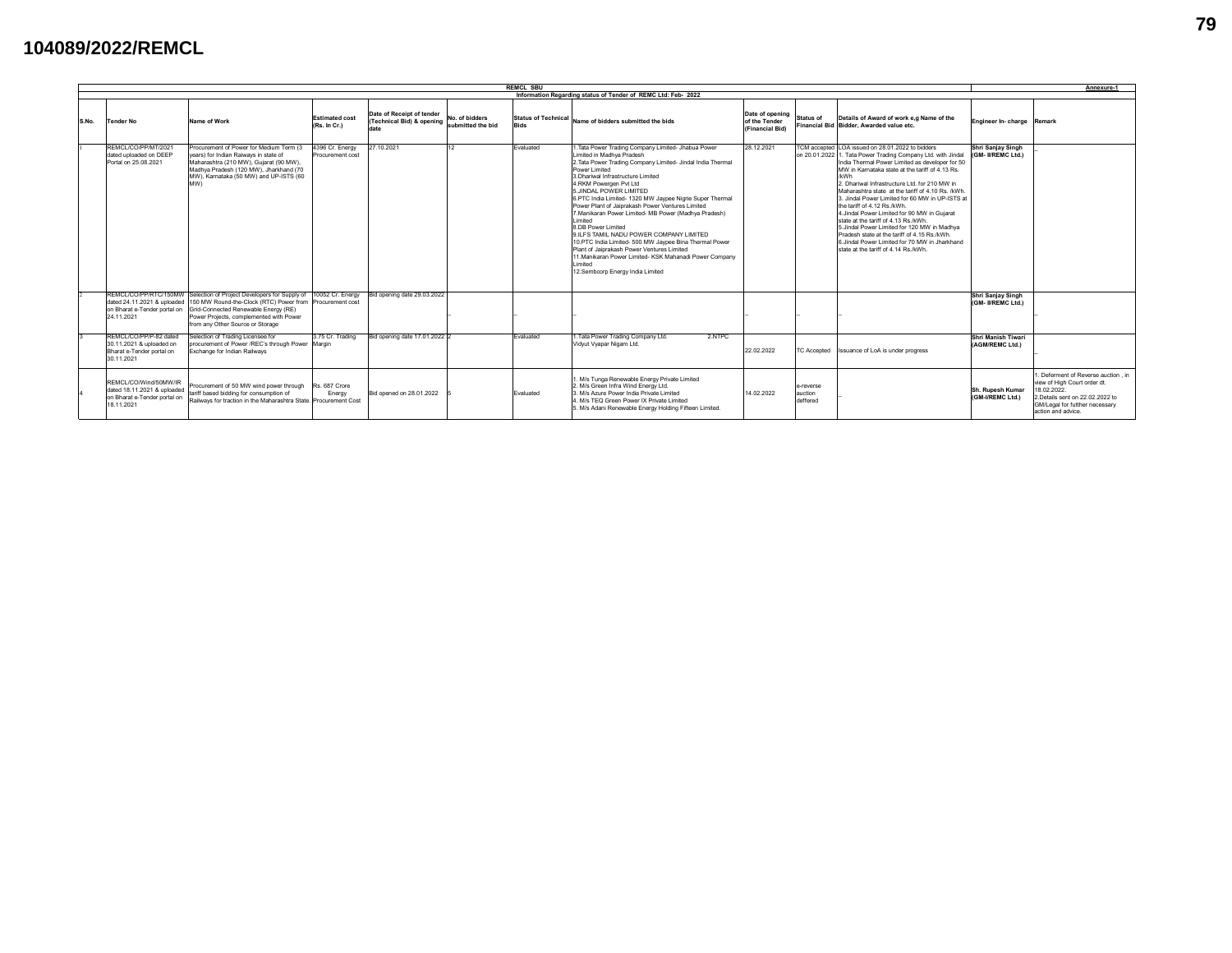|                |                                                                           |                                                         |                                                           |                           |                                                              |                                                                      |            |                        | Annexure -III                                                                                                                                                        |  |  |  |  |  |
|----------------|---------------------------------------------------------------------------|---------------------------------------------------------|-----------------------------------------------------------|---------------------------|--------------------------------------------------------------|----------------------------------------------------------------------|------------|------------------------|----------------------------------------------------------------------------------------------------------------------------------------------------------------------|--|--|--|--|--|
|                | Information Regarding Status of Bill Payment of Working Agencies - Feb 22 |                                                         |                                                           |                           |                                                              |                                                                      |            |                        |                                                                                                                                                                      |  |  |  |  |  |
|                | Name of                                                                   |                                                         |                                                           | <b>Bill Details</b>       | <b>Bill Received at HQ</b>                                   | <b>Status of Bill</b>                                                |            | <b>Mode of Payment</b> |                                                                                                                                                                      |  |  |  |  |  |
| SI. No.        | Contractor                                                                | Agreement No.                                           | Bill No.                                                  | <b>Bill Amount in Rs.</b> | dated (Accts)                                                | <b>Under Process of</b><br>Payment<br>Checking<br><b>Released on</b> |            | (RTGS /<br>Cheque)     | <b>Remarks</b>                                                                                                                                                       |  |  |  |  |  |
|                | <b>PTC</b> india limited                                                  | REMC Ltd/CO/IR/Power<br>management/2021<br>dtd.22.03.21 | Invoice no. BD/2021-<br>22/147 dated 9th<br>December 2021 | 12,27,200/-               | 09.12.2021 & revised<br>lamt. bill received on<br>31.12.2021 |                                                                      | 15.02.2022 | <b>RTGS</b>            | <b>Bill amount revised to</b><br>Rs.11,55,613                                                                                                                        |  |  |  |  |  |
| 2              | <b>PTC</b> india limited                                                  | REMC Ltd/CO/IR/Power<br>management/2021<br>dtd.22.03.21 | Invoice no. BD/2021-<br>22/173 dated 17th<br>January 2022 | 12,27,200/-               | 17.01.2022                                                   |                                                                      | 24.02.2022 | <b>RTGS</b>            |                                                                                                                                                                      |  |  |  |  |  |
| 3              | <b>PTC</b> india limited                                                  | REMC Ltd/CO/IR/Power<br>management/2021<br>dtd.22.03.21 | BD/2021-22/185<br>dated 21.02.2022                        | 1217303/-                 | 22.02.2022                                                   | <b>Under Process of</b><br>Checking                                  |            |                        |                                                                                                                                                                      |  |  |  |  |  |
| $\overline{4}$ | M/s Inox Wind<br>Ltd.                                                     | REMCL/CO/25MW/<br>Windmill/ Rajasthandt.<br>18.12.14    | IWLRJOM22022<br>dated 16.12.2021                          | 76,09,162/-               | 22.12.2021                                                   | <b>Bill Processed on</b><br>31.01.2022                               |            |                        | O&M payment of about Rs.<br>51.69 Lakhs has been<br>processed (after deduction of<br>penalty of Rs 24.40 Lakhs with<br>interest for lower M.A. during<br>FY 2019-20. |  |  |  |  |  |